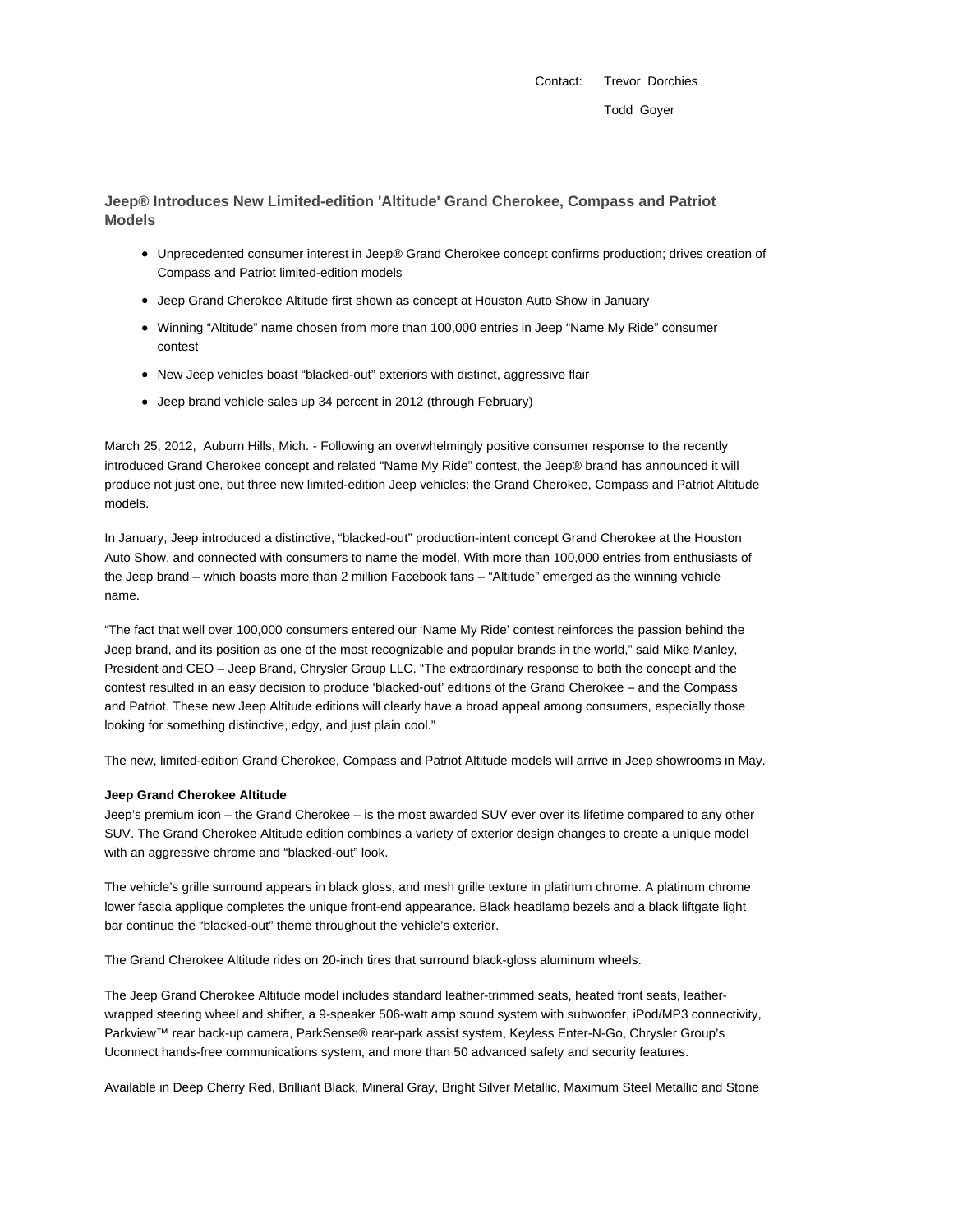White, the Jeep Grand Cherokee Altitude starts at a U.S. Manufacturer's Suggested Retail Price (MSRP) of \$35,595 for 4x2 models and \$37,595 for 4x4 models.

### **Jeep Compass Altitude**

The new limited-edition Compass Altitude continues the "from-the-factory" customized look first seen in the Grand Cherokee concept shown in January.

A distinctive black gloss finish surrounds Compass' trademark seven-slot Jeep grille and headlamps, and the treatment continues with black roof rails and a black step pad. The Compass Altitude rides on exclusive 18-inch black gloss aluminum wheels wearing Firestone BSW all-season performance tires.

The Jeep Compass Altitude model features power heated exterior mirrors and heated seats, remote start, continuously variable automatic transaxle, a leather-wrapped steering wheel with audio controls, and includes numerous safety and security features, such as electronic stability control, electronic roll mitigation, Hill-start Assist (with manual transmission), and side-curtain air bags that cover all rows.

Available in Deep Cherry Red, Black, Mineral Gray and Bright White, the Jeep Compass Altitude's starting U.S. MSRP is \$22,190 for 4x2 models and \$23,940 for 4x4 models.

### **Jeep Patriot Altitude**

The Jeep Patriot Altitude continues the "blacked-out" theme found on Grand Cherokee and Compass versions, but features more chrome and polished steel than its Compass sibling.

Riding on 17-inch high-gloss black aluminum wheels and Firestone BSW all-season touring tires, the Jeep Patriot Altitude boasts a bright chrome lower fascia and rear step pad appliques, and bright polished steel roof rails.

Jeep Patriot is the best-priced SUV in America, was recently named an Edmunds.com Lowest True Cost To Own® vehicle, and has earned an Insurance Institute for Highway Safety (IIHS) "Top Safety Pick."

The Patriot Altitude edition features power heated exterior mirrors and heated seats, power windows (driver onetouch) and locks, continuously variable automatic transaxle, a leather-wrapped steering wheel with audio controls, and includes numerous safety and security features, such as electronic stability control, electronic roll mitigation, Hillstart Assist (with manual transmission), and side-curtain air bags that cover all rows.

Available in Deep Cherry Red, Black, Mineral Gray and Bright White, the Jeep Patriot Altitude's starting U.S. MSRP is \$20,240 for 4x2 models and \$23,275 for 4x4 models.

## **Jeep "Name My Ride" Contest**

For several weeks following the Houston Auto Show, consumers had the opportunity to name the Jeep Grand Cherokee concept vehicle by visiting Jeep.com. The brand then compiled entries and narrowed them down to three favored choices:

- Altitude: representing the new heights the Jeep brand is reaching, with an array of new vehicles and special-edition models consumers have been seeking, a wide variety of vehicle and brand awards, and a string of recent sales successes that includes 23 months of increased sales – up 24 percent in 2010, 44 percent in 2011 and 34 percent so far in 2012

- Midnight: for the distinctive, mysterious, deep and dark "blacked out" appearance of the vehicle; and

- Obsidan: a dark-colored – usually jet black – volcanic rock that displays curved surfaces – and may tie to a potential future Jeep model name.

After two weeks of online voting, "Altitude" was chosen as the winning name. Mark Johnson, of Sanger, Calif., submitted the name and will receive a new 2012 Jeep Grand Cherokee.

### **Jeep Sales Highlights**

In 2011, Jeep brand sales increased 44 percent in the U.S. – with each Jeep model up more than 30 percent – while industry sales rose 11 percent. Globally, Jeep sales increased 41 percent in 2011. Through the end of February, Jeep